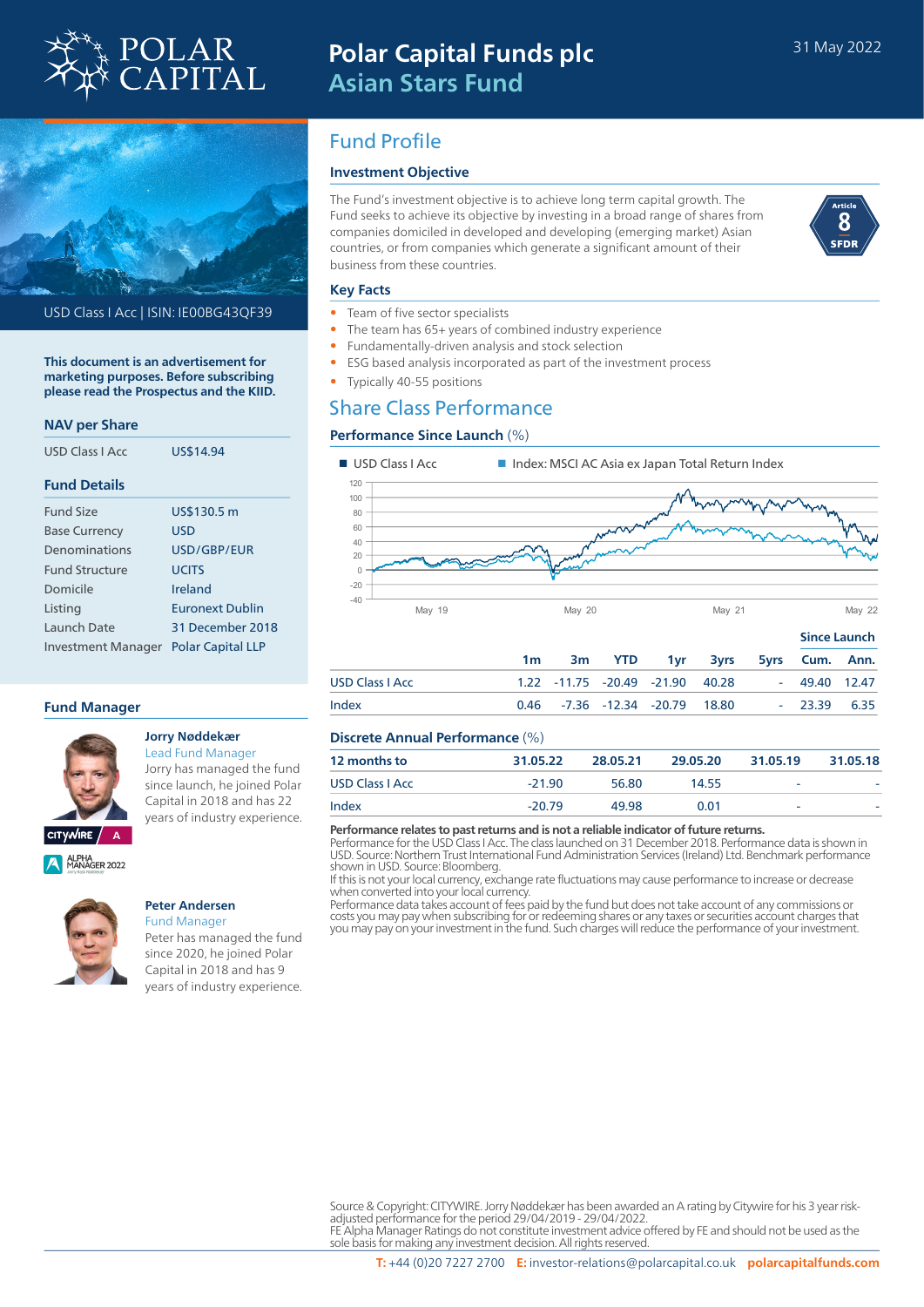-10 0 10 20



# Portfolio Exposure

As at 31 May 2022

# **Top 10 Positions** (%)

| <b>TSMC</b>                                                                                                                                                                                                              | 9.1    |
|--------------------------------------------------------------------------------------------------------------------------------------------------------------------------------------------------------------------------|--------|
| Tencent                                                                                                                                                                                                                  | 7.1    |
| <b>Samsung Electronics</b>                                                                                                                                                                                               | 6.8    |
| <b>AIA Group</b>                                                                                                                                                                                                         | 4.0    |
| Alibaba Group Holding                                                                                                                                                                                                    | 4.0    |
| <b>Reliance Industries</b>                                                                                                                                                                                               | 3.9    |
| <b>Phoenix Mills</b>                                                                                                                                                                                                     | 3.5    |
| JD.com                                                                                                                                                                                                                   | 3.1    |
| Meituan Dianping                                                                                                                                                                                                         | 3.0    |
| <b>ICICI Bank</b>                                                                                                                                                                                                        | 3.0    |
| <b>Total</b>                                                                                                                                                                                                             | 47.6   |
| <b>Total Number of Positions</b>                                                                                                                                                                                         | 51     |
| <b>Active Share</b>                                                                                                                                                                                                      | 66.85% |
| <b>Market Capitalisation Exposure (%)</b>                                                                                                                                                                                |        |
| $ ($ $)$ $($ $)$ $($ $)$ $($ $)$ $($ $)$ $($ $)$ $($ $)$ $($ $)$ $($ $)$ $($ $)$ $($ $)$ $($ $)$ $($ $)$ $($ $)$ $($ $)$ $($ $)$ $($ $)$ $($ $)$ $($ $)$ $($ $)$ $($ $)$ $($ $)$ $($ $)$ $($ $)$ $($ $)$ $($ $)$ $($ $)$ |        |

# Large Cap (>US\$10 bn) 67.9

| Mid Cap (US\$1 bn - 10 bn)                            | 23.4 |
|-------------------------------------------------------|------|
| Small Cap ( <us\$1 bn)<="" td=""><td>6.5</td></us\$1> | 6.5  |
| Cash                                                  | 2.3  |

## **Sector Exposure** - Top Overweights & Underweights Relative to Index (%)

|                               | <b>Fund</b> | <b>Relative</b> |
|-------------------------------|-------------|-----------------|
| <b>Information Technology</b> | 37.1        | 13.1            |
| <b>Real Estate</b>            | 9.5         | 5.4             |
| <b>Communication Services</b> | 11.9        | 2.0             |
| Energy                        | 4.0         | 0.2             |
| <b>Materials</b>              | 5.6         | 0.1             |
| <b>Consumer Discretionary</b> | 12.2        | $-1.7$          |
| Healthcare                    | 1.5         | $-2.3$          |
| <b>Industrials</b>            | 3.8         | $-2.8$          |
| <b>Utilities</b>              | 0.0         | $-3.1$          |
| <b>Consumer Staples</b>       | 0.0         | $-5.1$          |
| <b>Financials</b>             | 12.2        | $-8.2$          |
|                               |             |                 |

# **Geographic Exposure** - Top Overweights & Underweights Relative to Index (%)

|                 | <b>Fund</b> | <b>Relative</b> |       |      |   |  |
|-----------------|-------------|-----------------|-------|------|---|--|
| <b>Viet Nam</b> | 4.6         | 4.6             |       |      |   |  |
| Australia       | 4.4         | 4.4             |       |      |   |  |
| India           | 17.8        | 3.3             |       |      |   |  |
| Japan           | 1.2         | 1.2             |       |      |   |  |
| Singapore       | 4.0         | 0.6             |       |      |   |  |
| Malaysia        | 0.0         | $-1.7$          |       |      |   |  |
| Hong Kong       | 5.3         | $-2.1$          |       |      |   |  |
| Thailand        | 0.0         | $-2.2$          |       |      |   |  |
| Indonesia       | 0.0         | $-2.2$          |       |      |   |  |
| China           | 27.6        | $-7.5$          |       |      |   |  |
|                 |             |                 | $-10$ | $-5$ | 5 |  |

The column headed "Fund" refers to the percentage of the Fund's assets invested in each country/ sector. The column headed "Relative" refers to the extent to which the Fund is overweight or underweight in each country/sector compared (relative) to the index.

Note: Totals may not sum due to rounding. It should not be assumed that recommendations made in future will be profitable or will equal performance of the securities in this document. A list of all recommendations made within the immediately preceding 12 months is available upon request.



# Share Class Information

|                    |                   |                     |                | <b>Minimum</b>              |              |                         |
|--------------------|-------------------|---------------------|----------------|-----------------------------|--------------|-------------------------|
| <b>Share Class</b> | <b>Bloomberg</b>  | <b>ISIN</b>         | <b>SEDOL</b>   | Investment OCF <sup>+</sup> |              | Perf. Fee <sup>tt</sup> |
| <b>EUR I Acc</b>   | <b>PCCASIE ID</b> | IE00BG43OG46        | BG430G4        | $\sim$                      | $0.90\%$     | 10%                     |
| <b>GBPIACC</b>     | <b>PCCASIG ID</b> | <b>IE00BG43OH52</b> | <b>BG430H5</b> | $\sim$                      | $0.90\%$     | 10%                     |
| <b>USD</b> LACC    | <b>PCCASIU ID</b> | <b>IE00BG43OF39</b> | <b>BG430F3</b> | $\sim$                      | $0.90\%$ 10% |                         |
| <b>EUR R Acc</b>   | <b>PCCASREID</b>  | IE00BG43OC08        | <b>BG43OC0</b> | $\sim$                      | 1.40% 10%    |                         |
| <b>GBP R Acc</b>   | <b>PCCASRG ID</b> | IE00BG43OD15        | <b>BG43OD1</b> | $\mathbb{L}$                | 1.40% 10%    |                         |
| USD R Acc          | <b>PCCASRU ID</b> | IE00BG43OB90        | <b>BG43OB9</b> | L,                          | 1.40% 10%    |                         |

**† Ongoing Charges Figure (OCF)** is the latest available, as per the date of this factsheet. **† † Performance Fee** 10% of outperformance of MSCI AC Asia ex Japan Total Return Index.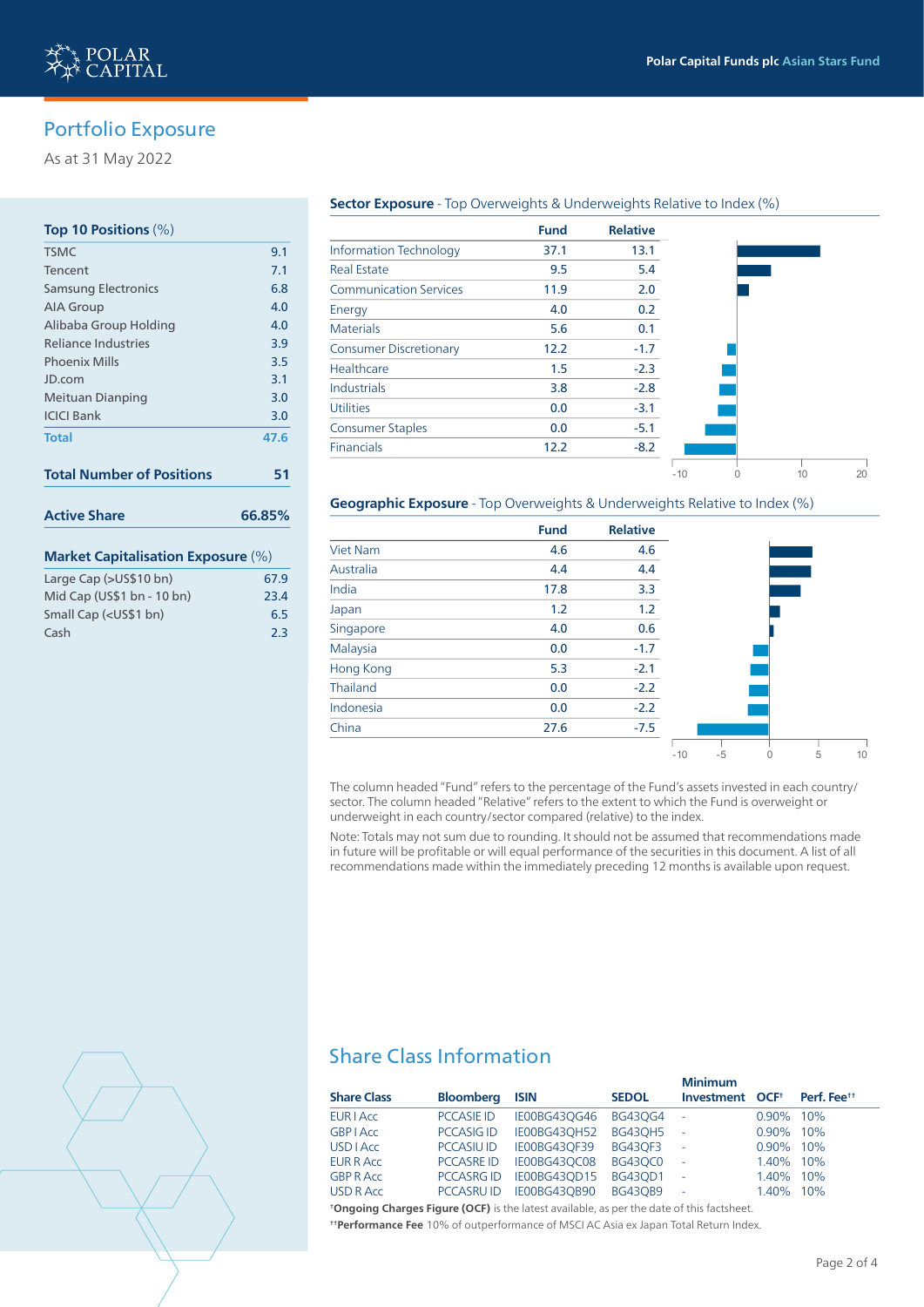

# Risks

- Capital is at risk and there is no guarantee the Fund will achieve its objective. Investors should make sure their attitude towards risk is aligned with the risk profile of the Fund.
- Past performance is not a reliable guide to future performance. The value of investments may go down as well as up and you might get back less than you originally invested.
- The value of a fund's assets may be affected by uncertainties such as international political developments, market sentiment,

# **Glossary**

# **Active Share**

Active Share is a measure of the percentage of stock holdings in a fund that differ from the benchmark index.

# **Alpha**

The excess return on an investment in the fund compared to the benchmark.

#### **Annual Fee**

A charge made each year to cover the expenses associated with running the fund. Although it is expressed in annual percentage figures it is usually split into 12 monthly amounts and taken from the fund monthly.

#### **Base Currency**

The currency in which the net asset value of each portfolio is calculated.

economic conditions, changes in government policies, restrictions on foreign investment and currency repatriation, currency fluctuations and other developments in the laws and regulations of countries in which investment may be made. Please see the Fund's Prospectus for details of all risks.

• The Fund may enter into a derivative contract. The Fund's use of derivatives carries the risk of reduced liquidity, substantial loss and increased volatility in adverse market conditions, such as failure amongst market participants.

#### **Discrete Annual Performance**

Discrete performance is calculated between two fixed specific time and static dates.

## **Geographic Exposure**

The geographical location in which the holdings of the Fund are listed. Exposure represents the relative risk particular to the percentage of investment in that particular geographic location.

## **Hedged Class**

A share class which is denominated in a currency other than the base currency of the portfolio. The investment manager employs techniques and instruments to protect against fluctuations between the class and the base currency of the portfolio.

## being leveraged (where market exposure and the potential for loss exceeds the amount the Fund has invested) and in these market conditions the effect of leverage will magnify losses. The Fund makes extensive use of derivatives.

The use of derivatives will result in the Fund

If the currency of the share class is different from the local currency in the country in which you reside, the figures shown in this document may increase or decrease if converted into your local currency.

### **Market Capitalisation Exposure**

The percentage of the fund's assets that are invested in companies having market capitalisation of a particular size.

#### **NAV per Share**

Is an expression for net asset value that represents a fund's value per share. It is calculated by dividing the total net asset value of the fund or company by the number of shares outstanding.

## **Ongoing Charges Figure (OCF)**

This is a figure representing all annual charges and other payments taken from the fund.

#### **Share Class**

Share class is a designation applied to a share in a fund. Different share classes within the same fund will confer different rights on their owners.